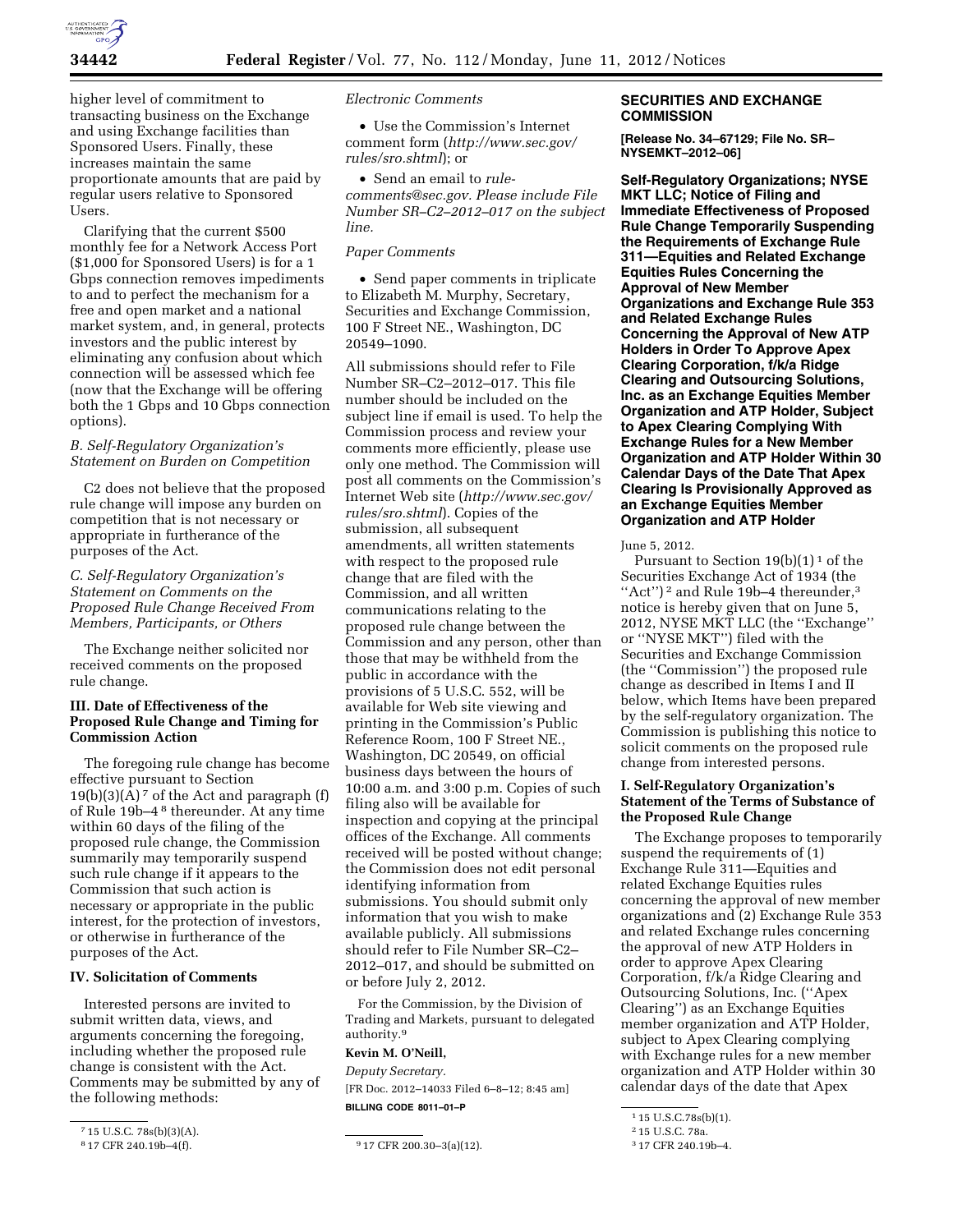Clearing is provisionally approved as an Exchange Equities member organization and ATP Holder. The Exchange is also proposing to accept Apex Clearing's assumption of all of the existing clearing agreements and arrangements currently in effect between Penson Financial Services Inc. (''PFSI'') and various other Exchange Equities member organizations and ATP Holders by execution of a global agreement thereto. The text of the proposed rule change is available on the Exchange's Web site at *[www.nyse.com,](http://www.nyse.com)* at the principal office of the Exchange, and at the Commission's Public Reference Room.

# **II. Self-Regulatory Organization's Statement of the Purpose of, and Statutory Basis for, the Proposed Rule Change**

In its filing with the Commission, the self-regulatory organization included statements concerning the purpose of, and basis for, the proposed rule change and discussed any comments it received on the proposed rule change. The text of those statements may be examined at the places specified in Item IV below. The Exchange has prepared summaries, set forth in sections A, B, and C below, of the most significant parts of such statements.

## *A. Self-Regulatory Organization's Statement of the Purpose of, and Statutory Basis for, the Proposed Rule Change*

#### 1. Purpose

The Exchange proposes this rule filing to temporarily suspend the requirements of (1) Exchange Rule 311—Equities and related rules regarding the approval of member organizations and (2) Exchange Rule 353 and related rules regarding the approval of ATP Holders in order to immediately approve Apex Clearing as an Exchange Equities member organization and ATP Holder. The Exchange proposes this temporary suspension on an emergency basis to ensure that Apex Clearing can continue the clearing operations of PFSI without unnecessary disruption, which could have a significant collateral impact to a number of other Exchange Equities member organizations and ATP Holders. The proposed temporary suspension is contingent upon Apex Clearing having complied with all new member organization and ATP Holder Exchange rules within 30 calendar days of the date Apex Clearing is provisionally approved as an Exchange Equities member organization and ATP Holder pursuant to this filing.

On May 31, 2012, Apex Clearing Holdings, LLC (''Apex Holdings''), Apex

Clearing Solutions, LLC, Broadridge Financial Solutions, Inc. (''Broadridge''), PFSI and Penson Worldwide, Inc. (''PWI'') (together, the ''Parties'') consummated a transaction resulting in a change in ownership of Apex Clearing.4 Broadridge, Apex Holdings, PWI and PFSI each made capital investments in Apex Holdings, the holding company parent of Apex Clearing. PFSI also assigned all of its U.S. clearing contracts and all customer and introducing broker proprietary accounts along with key personnel to Apex Clearing (the ''Transferring Accounts'').5

As a result of the transaction, Apex Clearing, which is not an Exchange Equities member organization or an ATP Holder, will provide the clearing and execution services currently provided to the Transferring Accounts by PFSI. On May 31, 2012, Apex Clearing submitted an application for approval as an Exchange Equities member organization and as an ATP Holder. However because of the expedited nature of the transaction, Apex Clearing was unable to fully comply with Exchange Rule 311—Equities and related new member organization rules and Exchange Rule 353 and related new ATP Holder rules. Because of the need for seamless continuity with respect to the Transferring Accounts, Apex Clearing has requested that the Exchange temporarily suspend its new membership organization and ATP Holder rules in order to enable Apex Clearing's approval as a member organization on an expedited basis. Pursuant to its request, Apex Clearing will fully comply with the Exchange's new member organization and ATP Holder requirements within 30 calendar days after provisional approval.

Exchange Rules 311—Equities and 353 require any person who proposes to form a member organization or an ATP Holder to notify the Exchange in writing and submit such information as may be required by Exchange rules. When a corporate acquisition concerns an asset transfer only, and not an acquisition of the corporate entity, Exchange Equities member organization or ATP Holder status cannot be transferred to the acquiring entity. The entity that

proposes to continue the acquired business operations of a member organization must be separately approved as an Exchange Equities member organization or ATP Holder.

#### Equities

Among other things, to be approved as an Exchange Equities member organization, the applicant must:

• Provide the Exchange with a written application with the name and address of the applicant as well as a list of all proposed parties required to be approved or identified pursuant to Exchange Rules 304—Equities and 311—Equities (Rule 311.11—Equities).

• Ensure that all persons associated with the applicant who meet the requirements of approved persons under Exchange Rule 304—Equities, consent to Exchange Equities jurisdiction as a member or approved person (Exchange Rules 304—Equities and 311(b)— Equities).

• Submit to the Exchange partnership or corporate documents as may be applicable including certificate of incorporation, by-laws, and other corporate documents (Exchange Rule 313.10—Equities and .20—Equities).

• Provide the Exchange with an opinion of counsel that, among other things, the corporation is duly organized and its existing stock is validly issued and outstanding, and that the restrictions and provisions required by the Exchange on the transfer, issuance, conversion and redemption of its stock have been made legally effective (Exchange Rule 313.20—Equities).

In addition, the Exchange reviews whether the applicant meets federal and Exchange capital requirements and whether it has adopted controls and procedures to comply with Exchange rules.

#### Options

Among other things, to be approved as an ATP Holder, the applicant must:

• Provide the Exchange with a written application with the name and address of the applicant as well as a list of all proposed parties required to be approved or identified pursuant to Exchange Rules 353 and 356.

• Ensure that all persons associated with the applicant who meet the requirements of allied members and approved persons be approved (Exchange Rules 353, 355 and 356).

• Submit to the Exchange partnership or corporate documents as may be applicable including certificate of incorporation, by-laws, and other corporate documents (Exchange Rules 353 and 356).

<sup>4</sup>Prior to the Transaction, Apex Clearing's name was Ridge Clearing & Outsourcing Solutions, Inc. Prior to the transaction, Ridge Clearing & Outsourcing Solutions, Inc. contributed its outsourcing operations and all associated personnel and systems to its affiliated entity, Broadridge Securities Processing Solutions, LLC (''BSPS'') where it will continue to provide operations support and outsourcing services to a number of broker-dealers, including Apex Clearing. 5*See* Penson Worldwide, Inc. Form 8–K dated

May 31, 2012.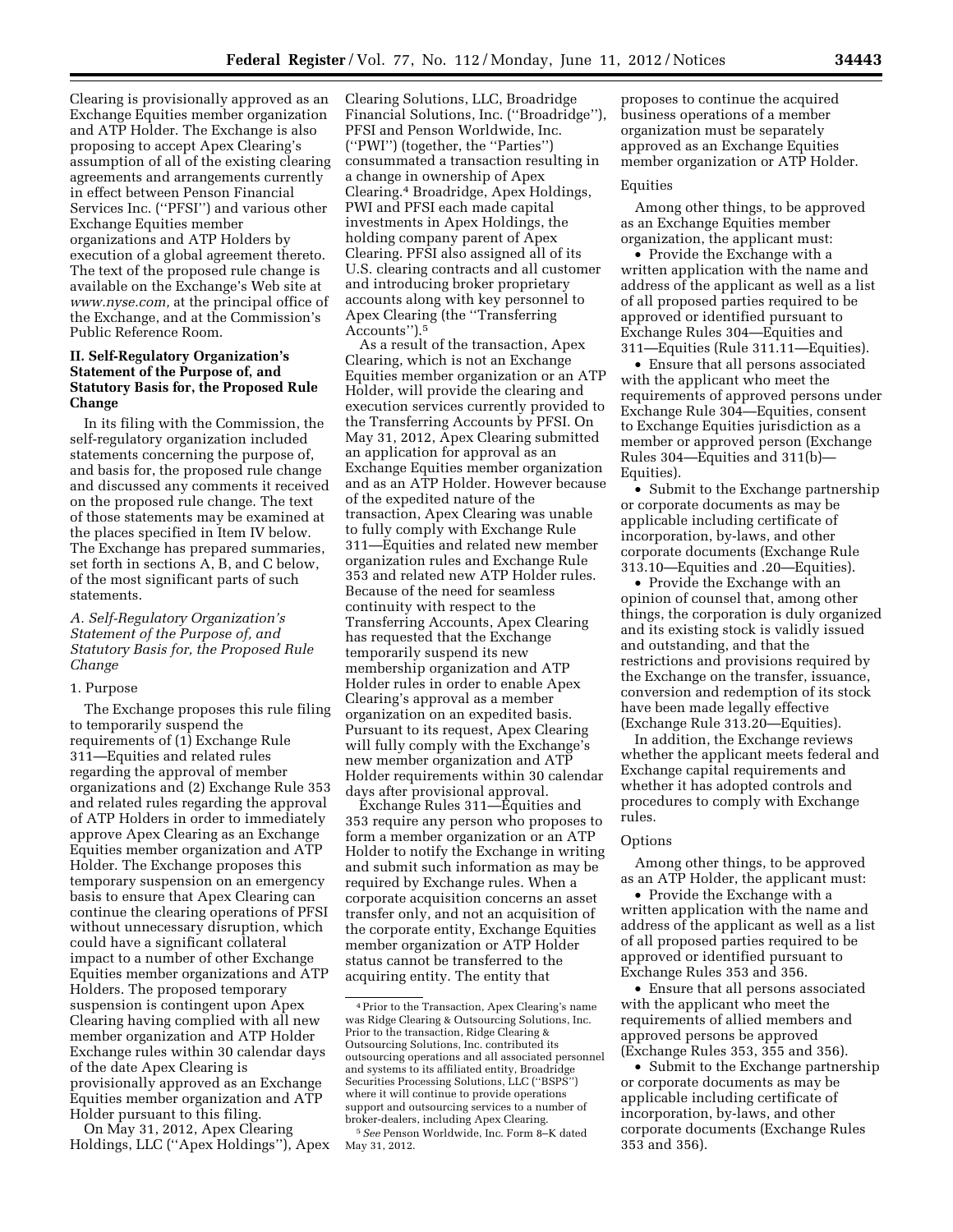In addition, the Exchange reviews whether the applicant meets federal and Exchange capital requirements and whether it has adopted controls and procedures to comply with Exchange rules.

Due to the amount of information an applicant is required to provide and have completed prior to being approved as a member organization or ATP Holder, the member organization and ATP Holder approval process generally takes several months to complete. The length of time varies based on the timing of the applicant's response to requests for information and documentation.

As proposed, Apex Clearing will continue the clearing and certain other operations of PFSI as of June 6, 2012. In order to avoid interruption of the services PFSI currently provides to other Exchange Equities member organizations and ATP Holders, the Exchange believes that Apex Clearing should be approved immediately as an Exchange Equities member organization and ATP Holder. The Exchange notes that Apex Clearing is already a registered broker dealer and FINRA member, which are prerequisites for becoming an Exchange Equities member organization. See Exchange Rule 2(b)— Equities.

The Exchange therefore proposes providing Apex Clearing with a temporary suspension of Exchange Rule 311—Equities and related membership rules as they relate to approval to operate an Exchange Equities member organization and approval of a proposed member organization's approved persons, and immediately approve Apex Clearing as a member organization. Similarly, the Exchange proposes providing Apex Clearing with a temporary suspension of Exchange Rule 353 and related ATP Holder rules as they relate to approval to operate as an ATP Holder and approval of a proposed ATP Holder's approved persons, and immediately approve Apex Clearing as an ATP Holder. As proposed this temporary suspension is contingent upon:

• Apex Clearing providing the Exchange with sufficient information to confirm that Apex Clearing will meet its capital requirements as an Exchange Equities member organization and ATP Holder; and

• Within 30 calendar days of Apex Clearing's approval as an Exchange Equities member organization and ATP Holder under this proposed filing, Apex Clearing and its approved persons will have complied with the Exchange's new member organization and ATP Holder requirements as set forth in Exchange

Rules 304—Equities, 311—Equities through 313—Equities, 353, 355 and 356.

As proposed, if Apex Clearing does not comply with all applicable Exchange Equities member organization application requirements and ATP Holder requirements within 30 calendar days of the effective date of this filing, its status as an approved Exchange Equities member organization and ATP Holder will no longer be effective.

In addition, the Exchange proposes to accept Apex Clearing to assume all existing clearing agreements and arrangements currently in effect with other Exchange Equities member organizations and ATP Holders by execution of global agreements thereto.<sup>6</sup> Notice of such assumption will be provided to impacted member organizations through issuance of Trader and/or Information Notices prior to the effective date thereof.

#### 2. Statutory Basis

The Exchange believes the proposed rule change is consistent with Section 6(b) 7 of the Securities Exchange Act of 1934 (the ''Act''), in general, and furthers the objectives of Section  $6(b)(5)^8$  in particular in that it is designed to promote just and equitable principles of trade, to prevent fraudulent and manipulative acts, to remove impediments to and to perfect the mechanism for a free and open market and a national market system and, in general, to protect investors and the public interest. The Exchange believes that permitting the expeditious approval of Apex Clearing as an Exchange Equities member organization and an ATP Holder will avoid interruption of the services PFSI currently provides to other Exchange member organizations and ATP Holders. Based on information and representations provided by Apex Clearing, a temporary suspension of certain Exchange membership rules is needed based on the expedited nature of the transaction to enable seamless continuity with respect to the transferring accounts. Consequently, the Exchange believes that temporary suspension of its member organization and ATP Holder requirements so that Apex Clearing can be approved immediately as an Exchange Equities member organization and an ATP Holder will help to foster cooperation and coordination with persons engaged

in facilitating transactions in securities and is consistent with the Act.

## *B. Self-Regulatory Organization's Statement on Burden on Competition*

The Exchange does not believe that the proposed rule change will impose any burden on competition that is not necessary or appropriate in furtherance of the purposes of the Act.

# *C. Self-Regulatory Organization's Statement on Comments on the Proposed Rule Change Received From Members, Participants, or Others*

No written comments were solicited or received with respect to the proposed rule change.

# **III. Date of Effectiveness of the Proposed Rule Change and Timing for Commission Action**

The Exchange has filed the proposed rule change pursuant to Section  $19(b)(3)(A)(iii)$  of the Act<sup>9</sup> and Rule 19b–4(f)(6) thereunder.10 Because the proposed rule change does not: (i) Significantly affect the protection of investors or the public interest; (ii) impose any significant burden on competition; and (iii) become operative prior to 30 days from the date on which it was filed, or such shorter time as the Commission may designate, if consistent with the protection of investors and the public interest, the proposed rule change has become effective pursuant to Section 19(b)(3)(A) of the Act<sup>11</sup> and Rule 19b–4 $(f)(6)(iii)$ thereunder.12

A proposed rule change filed under Rule  $19b-4(f)(6)^{13}$  normally does not become operative prior to 30 days after the date of the filing. However, pursuant to Rule  $19b-4(f)(6)(iii)$ ,<sup>14</sup> the Commission may designate a shorter time if such action is consistent with the protection of investors and the public interest.

The Exchange has asked the Commission to waive the 30-day operative delay so that the proposed rule change may become operative immediately upon filing. The Commission notes that the Exchange is proposing that certain of its rules relating to membership requirements be

12 17 CFR 240.19b–4(f)(6)(iii). In addition, Rule 19b–4(f)(6)(iii) requires a self-regulatory organization to give the Commission written notice of its intent to file the proposed rule change at least five business days prior to the date of filing of the proposed rule change, or such shorter time as designated by the Commission. The Commission is waiving this five-day pre-filing requirement.

<sup>6</sup>*See* Exchange 954NY.

<sup>7</sup> 15 U.S.C. 78f(b).

<sup>8</sup> 15 U.S.C. 78f(b)(5).

<sup>9</sup> 15 U.S.C. 78s(b)(3)(A)(iii).

<sup>10</sup> 17 CFR 240.19b–4(f)(6).

<sup>11</sup> 15 U.S.C. 78s(b)(3)(A).

<sup>13</sup> 17 CFR 240.19b–4(f)(6).

<sup>14</sup> 17 CFR 240.19b–4(f)(6)(iii).